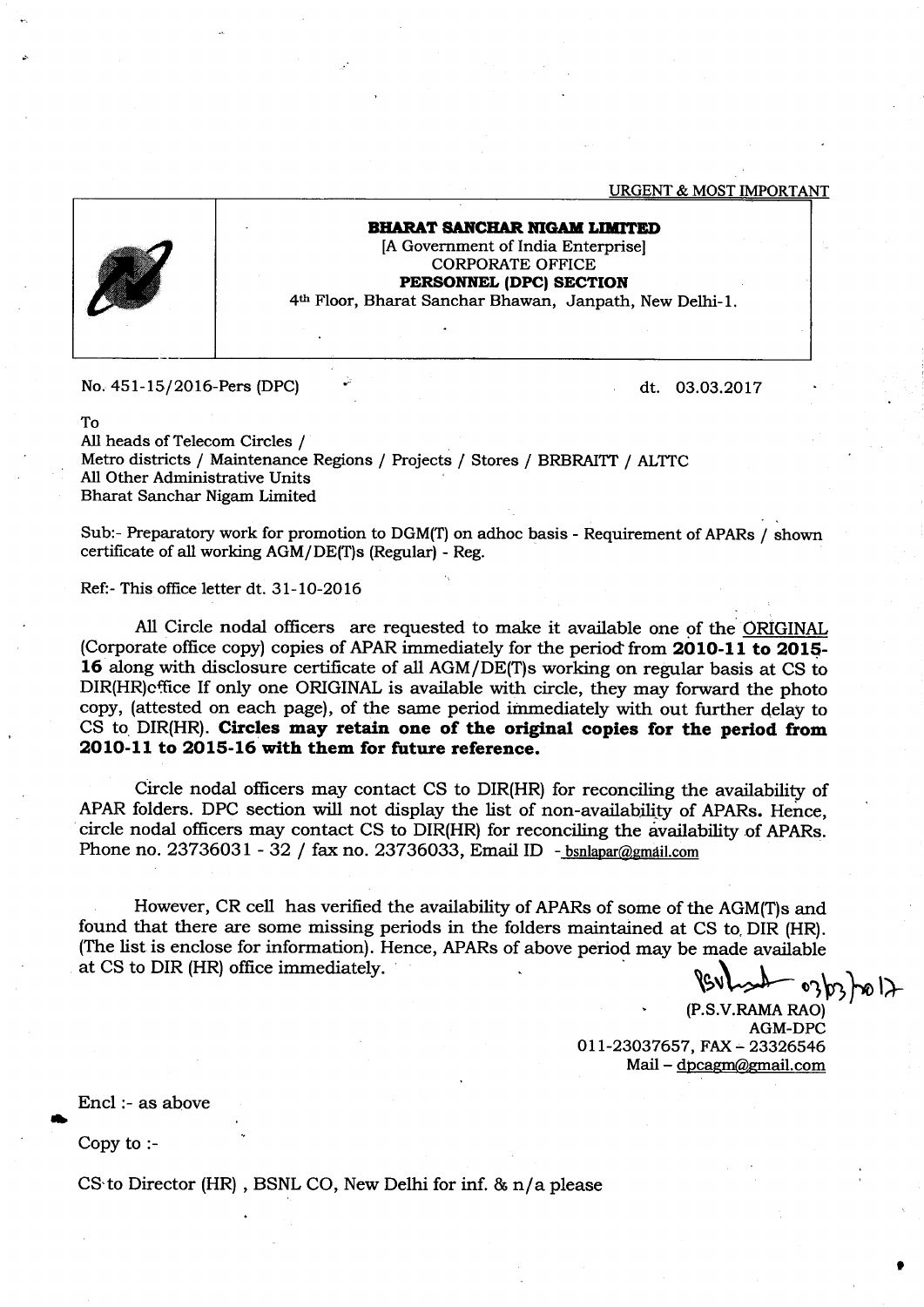|                                  | ST. NO | <b>NAMES</b>                                     | final Circle                |                      |         |                           |                       |                   |                |
|----------------------------------|--------|--------------------------------------------------|-----------------------------|----------------------|---------|---------------------------|-----------------------|-------------------|----------------|
|                                  |        |                                                  |                             | 2010-11              | 2011-12 | 2012-13                   | 2013-14               | 2014-15           | 2015-16        |
| $\mathbf{1}$                     | 30362  | <b>V SIVAPRASAD</b><br>RAO                       | <b>TLNG</b>                 |                      |         |                           |                       |                   |                |
|                                  | 30489  | <b>JAIN SURENDRA</b><br>KUMAR                    | <b>BSNLCO</b>               |                      |         |                           |                       |                   |                |
| $\mathbf{2}$                     | 31042  | <b>K CHINNAM</b><br>RAJU                         | <b>TLNG</b>                 |                      | X       | $\boldsymbol{\mathsf{X}}$ | $\boldsymbol{\times}$ | ${\sf X}$         | X              |
| $\overline{\mathbf{3}}$          | 31079  | M C RAJU                                         | <b>KTK</b><br>$\mathcal{L}$ | 乄                    |         | X                         |                       |                   | X              |
| 4                                | 31854  | <b>MRINAL KANTI</b><br><b>BHATTACHARJEE</b>      | AS                          |                      |         |                           |                       |                   |                |
| 5 <sub>l</sub>                   | 31936  | <b>RAMESHWAR</b><br><b>PRASAD</b>                | <b>RAJ</b>                  |                      |         |                           | X                     |                   | X              |
| 6 <sup>1</sup><br>$\overline{7}$ | 32260  | <b>R N BHARGAVA</b>                              | <b>HR</b>                   |                      |         |                           |                       |                   |                |
| 8                                | 32328  | <b>K KANAKA</b><br><b>DURGA RAO</b>              | <b>TLNG</b>                 |                      |         | $\kappa$                  |                       | $\aleph$ :        | $\bm{\lambda}$ |
| 9                                | 32387  | <b>AGARWAL</b><br><b>PRABHAT</b><br><b>KUMAR</b> | <b>CHGR</b>                 | $\color{red} \times$ |         |                           |                       |                   |                |
| 10 <sup>1</sup>                  | 32404  | A JAGANNATH<br>RAO                               | <b>TLNG</b>                 |                      |         |                           |                       | $\bm{\mathsf{X}}$ | $\aleph$       |
| 11                               | 32412  | <b>D KOUNDILYA</b><br>KUMAR                      | <b>TLNG</b>                 | ╰<br>人               | X       |                           |                       |                   |                |
| 12                               | 32440  | AS<br><b>BRAHMANANDA</b><br><b>RAO</b>           | <b>TLNG</b>                 | TAJ-<br>$\checkmark$ |         |                           |                       |                   |                |
| 13                               | 32447  | M<br><b>LAKSHMINARAYA</b><br><b>NA</b>           | <b>TLNG</b>                 |                      |         |                           |                       | Yezhoù f          | <b>Wight</b>   |
| 14                               | 32451  | V<br>KRISHNAMURTH<br>Y                           | <b>TLNG</b>                 |                      |         |                           | $\star$               |                   |                |
| 15                               | 32461  | TVV<br><b>SATYANARAYAN</b><br><u>А</u>           | <b>TLNG</b>                 |                      | $\chi$  | $\pmb{\times}$            | $\chi$                | ✕                 |                |
| 16                               | 32484  | <b>R S NEGI</b>                                  | <b>UKND</b>                 |                      |         |                           |                       |                   |                |

 $15.9.1010 \frac{1}{2}$ 

 $1/4$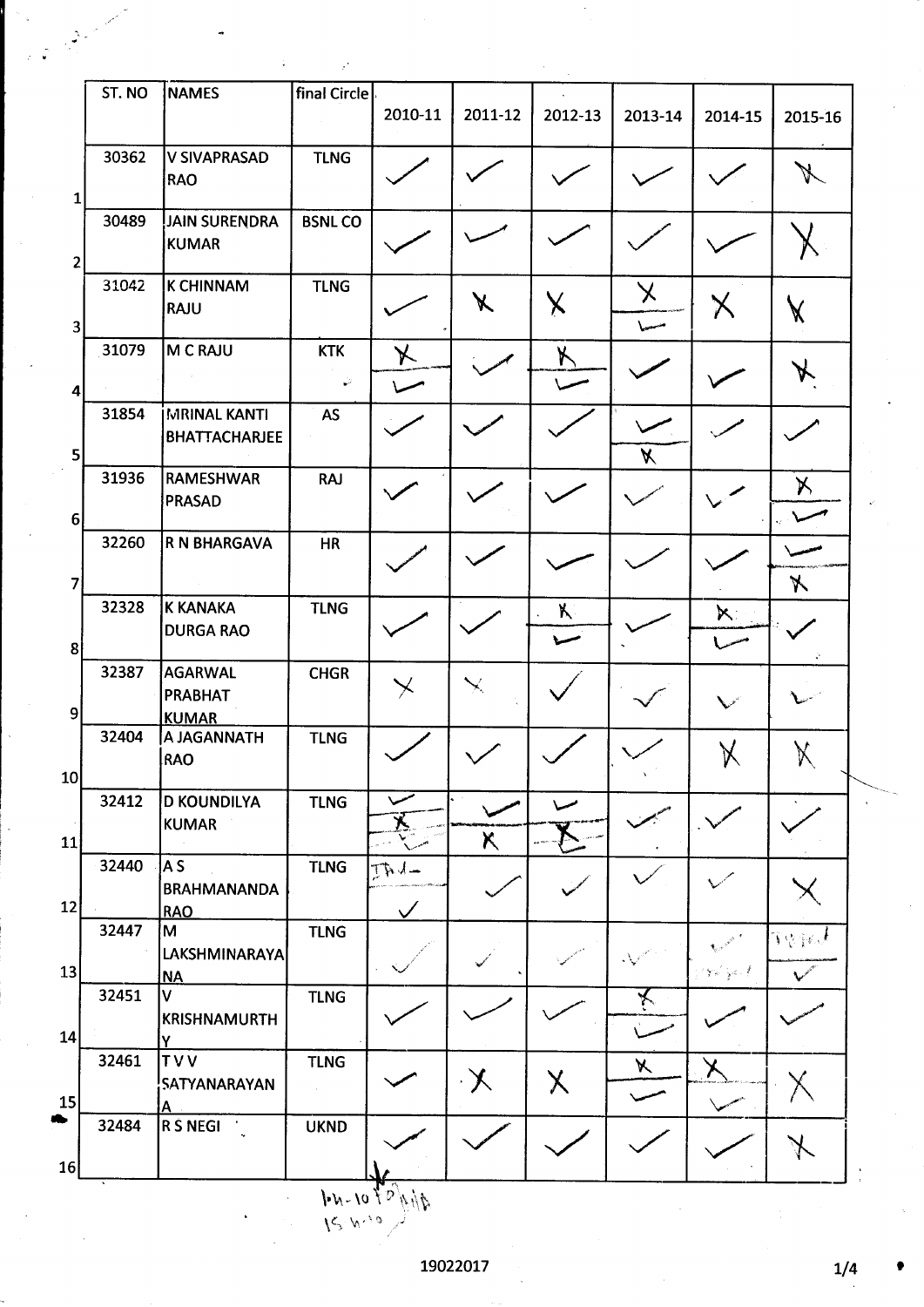$$
\frac{37x_{0}}{32451} - \frac{411876x^{100}}{1.4-1366-7-13-114}
$$
\n  
\n
$$
\frac{37x_{0}}{1.4-1366-7-13-114}
$$
\n  
\n
$$
-60 - -1-4-1463-6-16-1111
$$
\n  
\n
$$
\frac{1}{10}32413-1-1-1-1562-6-15-1114
$$
\n  
\n
$$
\frac{-60-1-1-10+1631-3-12-1143}{1-3-12-114}
$$
\n  
\n
$$
\frac{-60-1-1-10-11631-3-12-1143}{19-1-1266-18-114}
$$
\n  
\n
$$
\frac{-60-1-1-13612-1-13-1143}{19-1-13612-11-13-114}
$$
\n  
\n
$$
\frac{-60-1-1-13612-1-13-1143}{1-1-11461-8-11-114}
$$
\n  
\n
$$
\frac{-60-1-1-1461-8-11-1141}{1-11401-8-11-1141}
$$
\n  
\n
$$
\frac{-60-1-01-10+030-9-10-1141}{1-11401-8-11-12-114}
$$
\n  
\n
$$
\frac{-60-1-01-10+030-9-10-1141}{1141}
$$
\n  
\n
$$
\frac{-60-1-01-11}{10-11} = \frac{13-13-15-11}{1141}
$$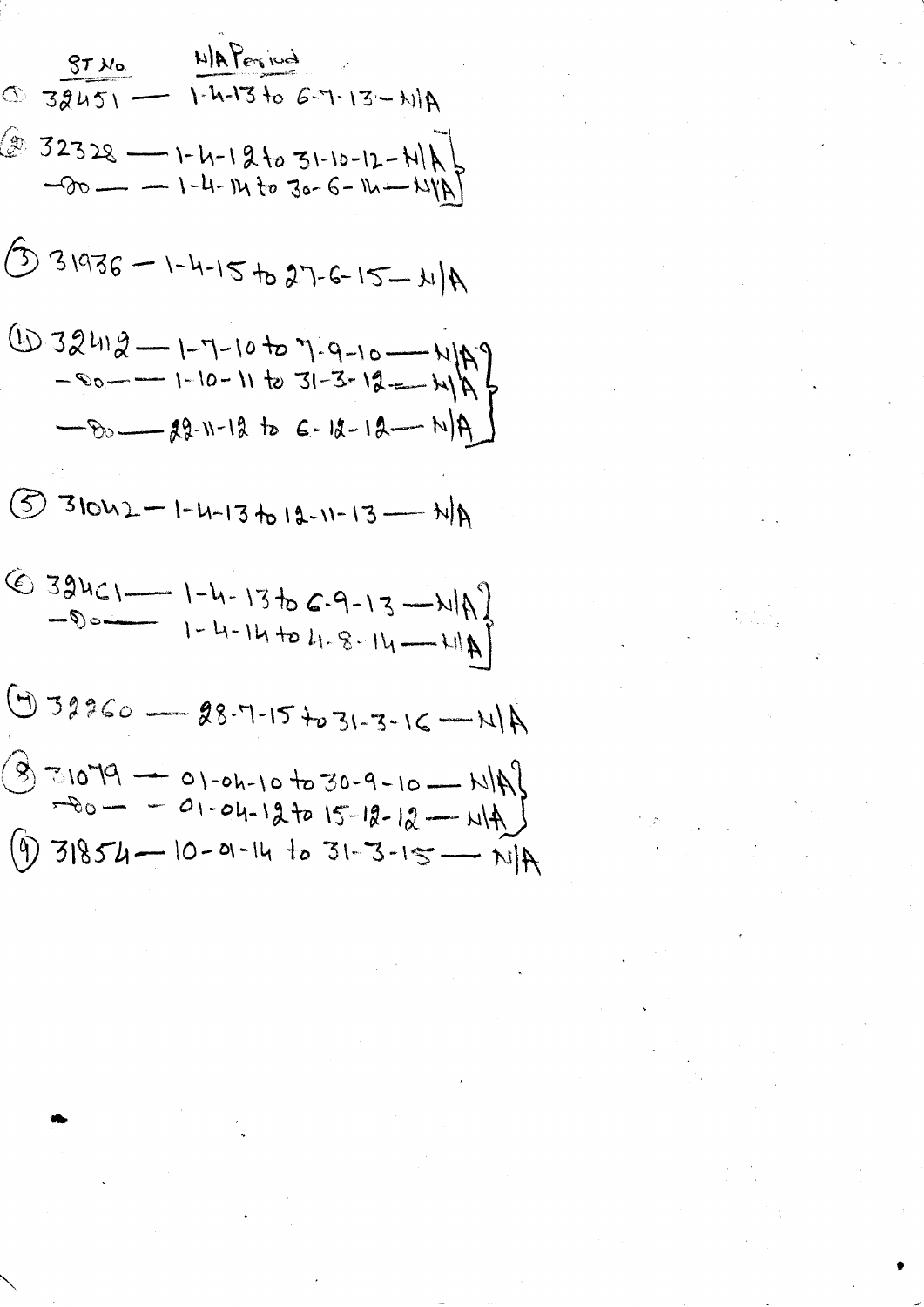|    | ST. NO                  | <b>NAMES</b>                           | final Circle    |         |         |         |            |         |                   |
|----|-------------------------|----------------------------------------|-----------------|---------|---------|---------|------------|---------|-------------------|
|    |                         |                                        |                 | 2010-11 | 2011-12 | 2012-13 | 2013-14    | 2014-15 | 2015-16           |
|    | 32536                   | <b>DEEPAK KUMAR</b><br><b>SHARMA</b>   | <b>UKND</b>     |         |         |         |            |         |                   |
| 17 | 32539                   | A KOTESWARA<br><b>RAO</b>              | <b>TLNG</b>     |         |         |         | X          | X.      | Х                 |
| 18 |                         |                                        |                 |         |         |         |            |         |                   |
| 19 | 32548                   | <b>M RAGHUMA</b><br><b>REDDY</b>       | <b>TLNG</b>     |         |         |         |            |         |                   |
|    | 32564                   | <b>G C PATEL-III</b>                   | GUJ             |         |         |         |            |         |                   |
| 20 |                         |                                        | سننبذ           |         |         |         |            |         |                   |
|    | 32575                   | <b>SHIV POOJAN</b>                     | <b>NTP</b>      |         |         |         |            |         |                   |
| 21 | $\overline{\mathsf{x}}$ | <b>ISINGH</b>                          |                 |         |         |         |            |         |                   |
|    | 32581                   | <b>MAREMALLA</b>                       | <b>TLNG</b>     |         |         |         |            |         |                   |
| 22 |                         | <b>SRIDHARA</b>                        |                 |         |         |         |            |         |                   |
|    | 32596                   | K.V.S.RAM                              | <b>TLNG</b>     |         |         |         |            |         |                   |
| 23 |                         | <b>PRASAD</b>                          |                 |         |         |         |            |         | $\bm{\mathsf{X}}$ |
|    | 32603                   | <b>S SRINIVASA</b><br><b>MURTHY</b>    | <b>TLNG</b>     |         |         |         |            | χ       |                   |
| 24 |                         |                                        |                 |         |         |         |            |         |                   |
|    | 32609                   | ANUPAM<br><b>KUMAR VERMA</b>           | <b>BSNLCO</b>   |         |         |         |            | X       |                   |
| 25 |                         |                                        |                 |         |         |         |            |         |                   |
|    | 32631                   | A M BAVANI                             | GUJ             |         |         |         |            |         |                   |
| 26 |                         |                                        |                 |         |         |         |            |         |                   |
|    | 32737                   | <b>DHILEEPHAN. R</b>                   | <b>A&amp; N</b> |         |         |         |            |         |                   |
|    |                         |                                        |                 |         |         |         | $\sqrt{2}$ |         |                   |
| 27 | 32999                   | <b>S L SOOTHWAL</b>                    | <b>RAJ</b>      |         |         |         |            |         |                   |
|    |                         |                                        |                 |         |         |         |            |         |                   |
| 28 | $\chi$                  |                                        |                 |         |         |         |            |         |                   |
|    | 33197                   | <b>SRI SANAK</b><br><b>CHANDRA DAS</b> | AS              |         |         |         |            |         |                   |
| 29 |                         |                                        |                 |         |         |         |            |         |                   |
|    | 33198                   | H.K. BARUAH                            | <b>AS</b>       |         |         |         |            |         |                   |
| 30 |                         |                                        |                 |         |         |         |            |         |                   |
|    | 33204                   | <b>ARJUN SINGH</b>                     | <b>MP</b>       | Ń       |         |         |            |         |                   |
| 31 | 33353                   |                                        |                 |         |         |         |            |         |                   |
|    |                         |                                        | OR              |         |         | ĸ       |            |         |                   |
| 32 |                         |                                        |                 |         |         |         |            | X       |                   |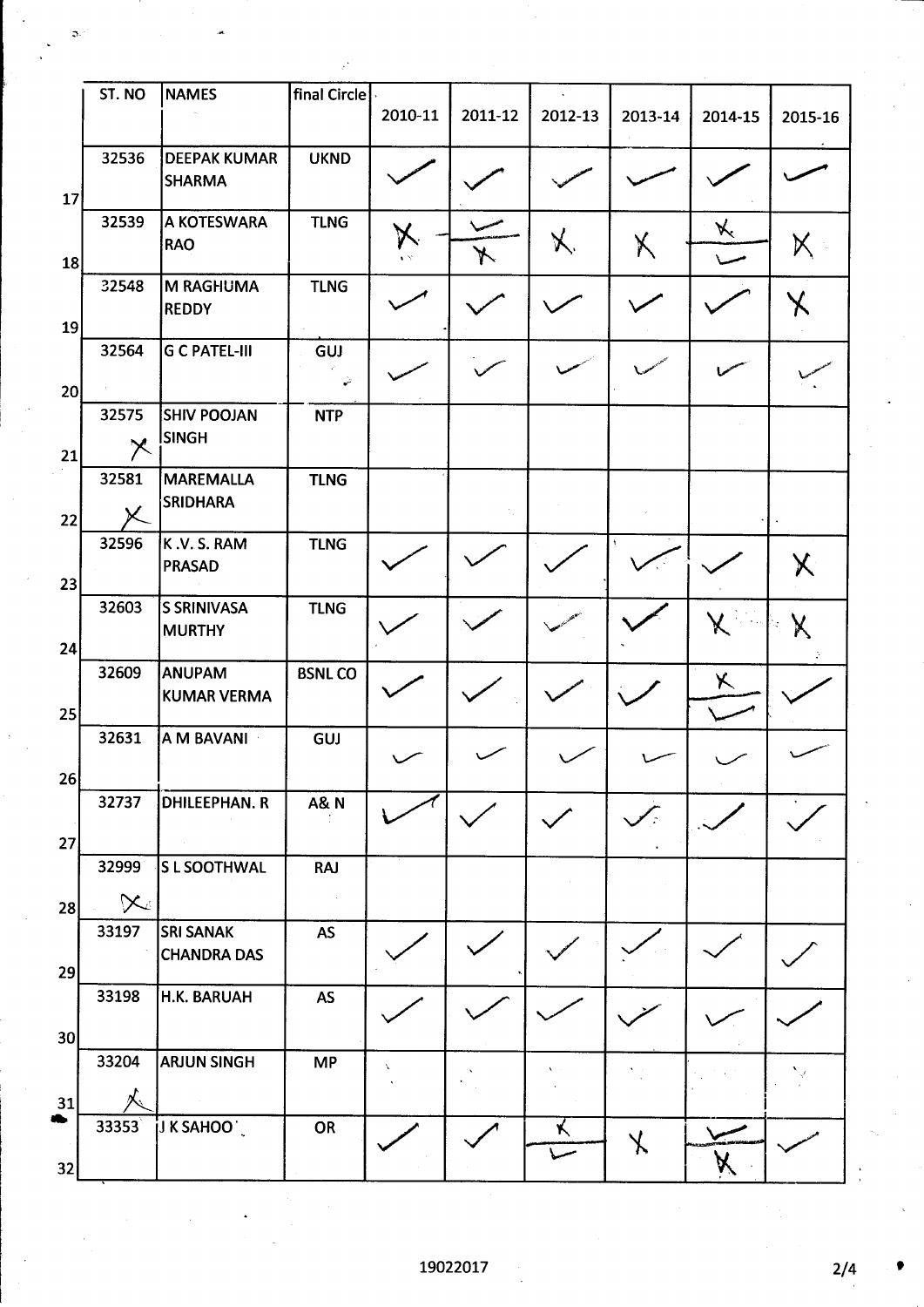$$
0.33353 - 01 - 4 - 127031 - 5 - 12 - 11A\n0.33353 - 06 - 9 - 147031 - 31 - 3 - 15 - 11A\n0.32539 - 6 - 10 - 117031 - 3 - 12 - 11A\n0.32539 - 6 - 10 - 117031 - 3 - 12 - 11A\n0.32509 - 1 - 4 - 147036 - 5 - 14 - 11A
$$

 $\frac{1}{\sqrt{2}}$ 

 $\mathbb{R}^2$ 

 $\left\langle \Psi_{\alpha}\right\rangle$ 

 $\frac{3}{3}$ 

 $\label{eq:2} \frac{1}{2} \sum_{i=1}^n \frac{1}{2} \sum_{j=1}^n \frac{1}{2} \sum_{j=1}^n \frac{1}{2} \sum_{j=1}^n \frac{1}{2} \sum_{j=1}^n \frac{1}{2} \sum_{j=1}^n \frac{1}{2} \sum_{j=1}^n \frac{1}{2} \sum_{j=1}^n \frac{1}{2} \sum_{j=1}^n \frac{1}{2} \sum_{j=1}^n \frac{1}{2} \sum_{j=1}^n \frac{1}{2} \sum_{j=1}^n \frac{1}{2} \sum_{j=1}^n \frac{1}{$ 

 $\frac{1}{2} \sum_{i=1}^{n} \frac{1}{i} \sum_{j=1}^{n} \frac{1}{j} \sum_{j=1}^{n} \frac{1}{j} \sum_{j=1}^{n} \frac{1}{j} \sum_{j=1}^{n} \frac{1}{j} \sum_{j=1}^{n} \frac{1}{j} \sum_{j=1}^{n} \frac{1}{j} \sum_{j=1}^{n} \frac{1}{j} \sum_{j=1}^{n} \frac{1}{j} \sum_{j=1}^{n} \frac{1}{j} \sum_{j=1}^{n} \frac{1}{j} \sum_{j=1}^{n} \frac{1}{j} \sum_{j=1}^{n$ 

 $\frac{1}{2} \sum_{i=1}^{n} \frac{1}{2} \sum_{j=1}^{n} \frac{1}{2} \sum_{j=1}^{n} \frac{1}{2} \sum_{j=1}^{n} \frac{1}{2} \sum_{j=1}^{n} \frac{1}{2} \sum_{j=1}^{n} \frac{1}{2} \sum_{j=1}^{n} \frac{1}{2} \sum_{j=1}^{n} \frac{1}{2} \sum_{j=1}^{n} \frac{1}{2} \sum_{j=1}^{n} \frac{1}{2} \sum_{j=1}^{n} \frac{1}{2} \sum_{j=1}^{n} \frac{1}{2} \sum_{j=1}^{n$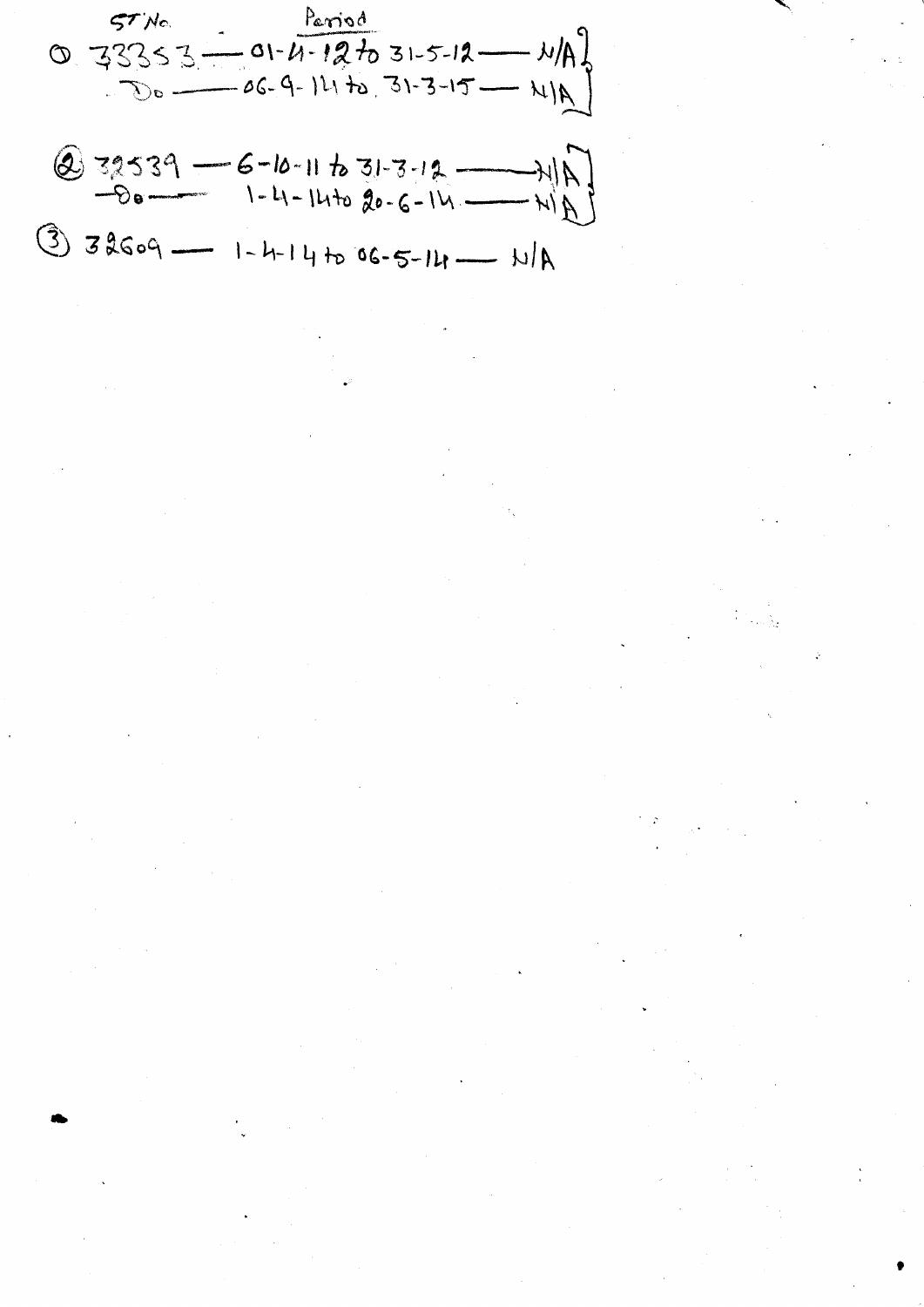|    | ST. NO | <b>NAMES</b>                         | final Circle         |                                                                              |          |           |                   |                 |                  |
|----|--------|--------------------------------------|----------------------|------------------------------------------------------------------------------|----------|-----------|-------------------|-----------------|------------------|
|    |        |                                      |                      | 2010-11                                                                      | 2011-12  | 2012-13   | 2013-14           | 2014-15         | 2015-16          |
|    | 33364  | <b>R G K MURTHY</b>                  | <b>TLNG</b>          | TX1<br>$\rightarrow$                                                         |          |           |                   |                 | سم الباد         |
| 33 |        |                                      |                      | $\mathbf{Y}^{\mathcal{U}}$<br>-≫<br>$\overline{\lambda}$ r $\overline{\ell}$ |          |           |                   |                 | $\sum_{i=1}^{n}$ |
|    | 33410  | A S ALUR                             | <b>KTK</b>           |                                                                              |          |           |                   |                 |                  |
| 34 |        |                                      |                      |                                                                              |          |           |                   |                 |                  |
|    | 33433  | <b>S B ANGADI</b>                    | <b>INSP &amp; QA</b> |                                                                              |          |           |                   |                 |                  |
| 35 |        |                                      |                      |                                                                              |          |           |                   |                 |                  |
|    | 33439  | P S NIMBARAGI                        | <b>KTK</b>           |                                                                              |          |           |                   |                 | ⊁                |
| 36 |        |                                      | $\mathcal{L}$        |                                                                              |          |           |                   |                 |                  |
|    | 33456  | <b>R N JOSHI</b>                     | <b>KTK</b>           |                                                                              |          |           |                   |                 | $\cancel{r}$     |
| 37 |        |                                      |                      |                                                                              |          |           | H                 |                 |                  |
|    | 33504  | <b>T JAYANNA</b>                     | <b>STP</b>           |                                                                              |          | V         |                   |                 | Χ                |
| 38 |        |                                      |                      |                                                                              |          |           |                   |                 |                  |
|    | 33533  | <b>SK MISHRA</b>                     | <b>CHGR</b>          |                                                                              |          | 乂         | $\lambda$         |                 |                  |
| 39 |        |                                      |                      |                                                                              |          |           |                   |                 |                  |
|    | 33740  | <b>SYED ABID ALI</b>                 | <b>TLNG</b>          |                                                                              |          | $\lambda$ | $\bm{\mathsf{X}}$ | $\mathcal{K}$ . | $\aleph$         |
| 40 |        |                                      |                      |                                                                              |          |           |                   |                 |                  |
|    | 33745  | J V S V PRASAD                       | <b>TLNG</b>          |                                                                              |          |           |                   |                 |                  |
| 41 |        |                                      |                      |                                                                              |          |           |                   |                 |                  |
|    | 34288  | U.K. RAYANI                          | GUJ                  |                                                                              |          |           |                   |                 |                  |
| 42 |        |                                      |                      |                                                                              |          |           |                   |                 |                  |
|    | 34318  | <b>SAJJAN KUMAR</b><br><b>SHARMA</b> | <b>RAJ</b>           |                                                                              |          |           |                   |                 |                  |
| 43 |        |                                      |                      |                                                                              |          |           |                   |                 |                  |
|    | 34332  | <b>SUBHASH</b><br><b>CHANDER</b>     | HR                   |                                                                              |          |           |                   |                 |                  |
| 44 |        | <b>KATYAL</b>                        |                      |                                                                              |          |           |                   |                 |                  |
|    | 34342  | M.V.R.<br><b>BANGARARAJU</b>         | <b>TLNG</b>          | J84                                                                          |          |           | ✕                 |                 | X                |
| 45 |        |                                      |                      |                                                                              |          |           | $4\Omega$         |                 |                  |
|    | 34472  | <b>SUBRAMANYAM</b><br>G.R.           | <b>KTK</b>           |                                                                              |          |           | K                 | X               | $\mathsf{X}$     |
| 46 |        |                                      |                      |                                                                              |          |           |                   |                 |                  |
|    | 34492  | NARASIMHA<br><b>MURTY K</b>          | <b>TLNG</b>          |                                                                              | Á.       |           |                   |                 | $\star$          |
| 47 |        |                                      |                      |                                                                              |          |           |                   |                 |                  |
|    | 34525  | P.V.KAMESWARA<br><b>RAO</b>          | <b>TLNG</b>          |                                                                              |          | Κ         | $\kappa$          |                 |                  |
| 48 |        |                                      |                      |                                                                              | $\kappa$ |           |                   |                 |                  |

 $3/4$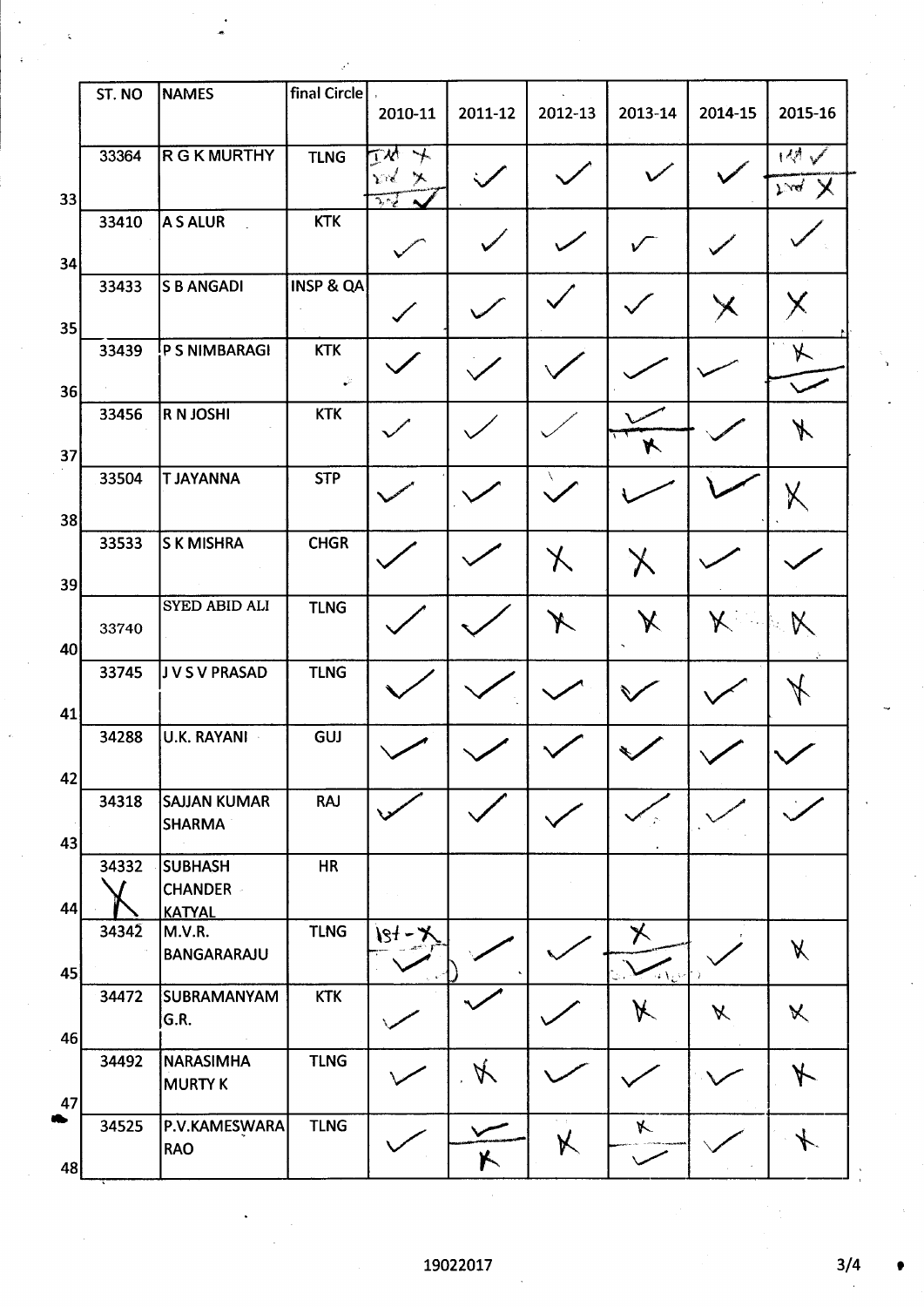$ST.Ho$ Period  $\frac{0}{2} = \frac{34342}{0.02} = \frac{01-4-1040}{0.1-1340} = \frac{11-10-10}{4-10-13} = \frac{11}{11}$  $\bigcirc$  34525 - 29-9-11 to 31-3-12 - 11/A]  $01 - 4 - 13$  to 26-10-13 -  $N/A$  $933439 - 01-04-15615.18.15-11)A$  $473456 - 05-03-14 + 031-3-14-114$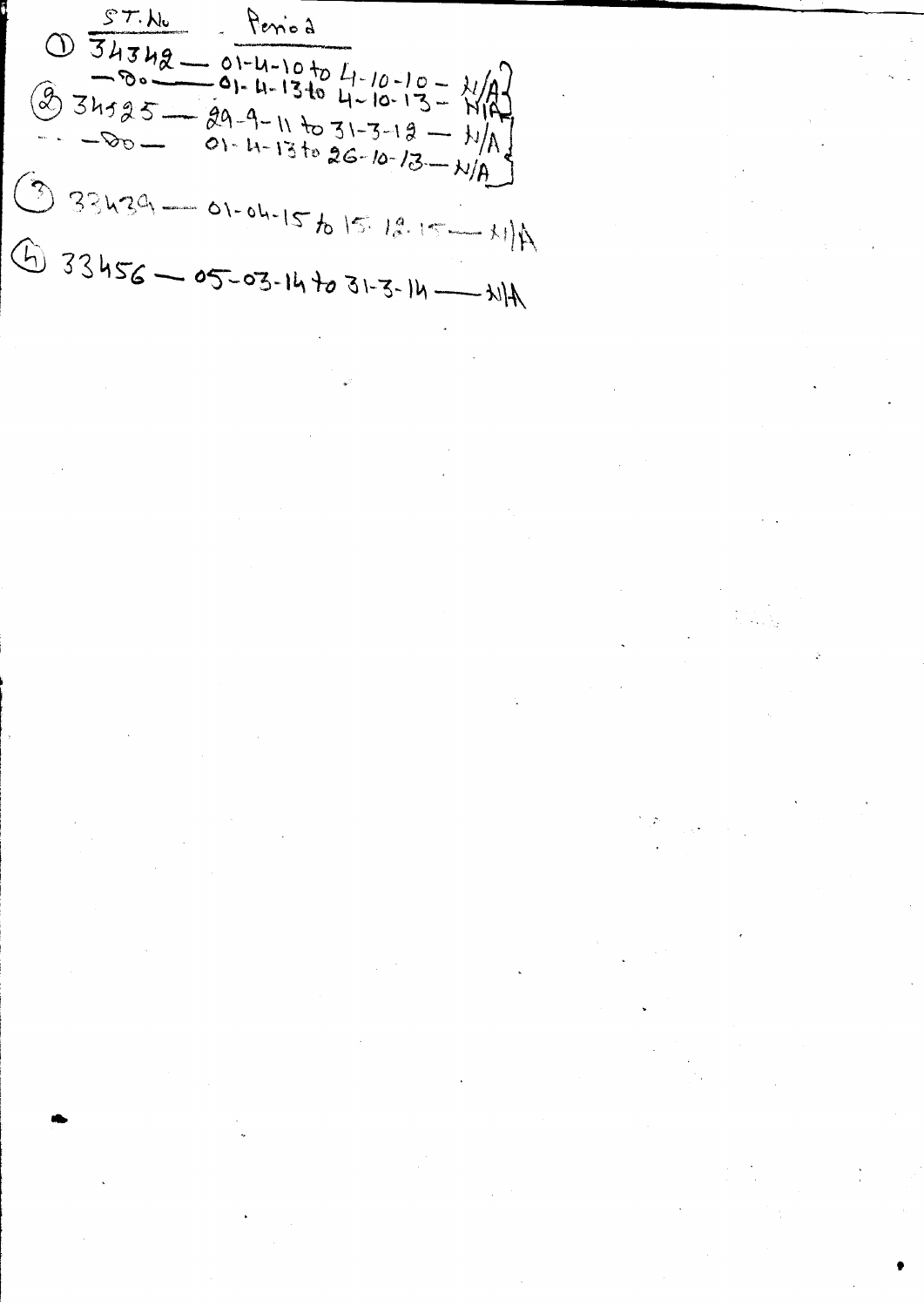|                                 | ST. NO | <b>NAMES</b>                      | final Circle        |         |              |          |         |         |                         |
|---------------------------------|--------|-----------------------------------|---------------------|---------|--------------|----------|---------|---------|-------------------------|
|                                 |        |                                   |                     | 2010-11 | 2011-12      | 2012-13  | 2013-14 | 2014-15 | 2015-16                 |
|                                 | 34535  | J.P. GAUR                         | <b>RAJ</b>          |         |              |          |         |         |                         |
| 49                              |        |                                   |                     |         |              |          |         |         |                         |
| 50                              | 34542  | <b>GOPAL DAS</b><br><b>MISHRA</b> | <b>BSNLCO</b>       |         |              |          |         |         |                         |
|                                 | 34551  | KOTA GANDHI                       | <b>TLNG</b>         |         |              |          | X       |         |                         |
| 51                              |        |                                   |                     |         |              |          |         |         |                         |
| $\hat{V}$ - $\mathcal{I}$<br>52 | 34571  | <b>SUKHVIR SINGH</b>              | <b>BSNLCO</b><br>Ý. |         |              |          |         |         |                         |
|                                 | 34586  | D.S.KASHYAP                       | <b>BSNLCO</b>       |         |              |          |         |         |                         |
| $P-Z$<br>53                     |        |                                   |                     |         |              |          |         |         |                         |
|                                 | 34680  | ∫RISHABH KUMAR                    | <b>MP</b>           |         |              |          |         |         |                         |
| 54                              |        | <b>JAIN</b>                       |                     |         |              | 305      |         |         |                         |
|                                 |        | <b>SYED BASHA</b>                 | <b>TLNG</b>         |         |              |          |         |         |                         |
|                                 | 35435  | <b>VALI</b>                       |                     |         |              |          |         |         |                         |
| 55                              | 37924  | <b>MANASENDU</b><br><b>DAS</b>    | OR                  |         |              |          |         |         |                         |
| 56                              |        |                                   |                     |         |              |          |         |         |                         |
| 57                              | 37977  | <b>ANUP KUMAR</b><br><b>VERMA</b> | <b>BSNLCO</b>       |         |              |          |         |         | 以                       |
|                                 | 38032  | <b>G V BHASKAR</b>                | <b>TLNG</b>         |         |              |          |         | N).     | $\overline{\mathbf{r}}$ |
| 58                              |        | RAO                               |                     |         |              |          |         |         | $\Join$                 |
|                                 | 38037  | <b>G.SUBHASH-II</b>               | <b>STP</b>          |         |              |          |         |         |                         |
| 59                              |        |                                   |                     |         | $\kappa$ (i) |          |         |         |                         |
| 60                              | 101507 | C.M.MEENA                         | <b>NCNGN</b>        |         |              |          |         |         |                         |
|                                 | 103034 | <b>SONKUSARE</b>                  | <b>MP</b>           |         |              |          |         |         |                         |
| 61                              |        | M.W                               |                     |         |              |          |         |         |                         |
|                                 | 105177 | <b>KRISHNA KUMAR</b>              | <b>RAJ</b>          | سمديه   |              |          |         |         | X.                      |
| 62                              |        | <b>MEENA</b>                      |                     |         |              |          |         |         |                         |
|                                 | 105191 | <b>N.SRINIVAS</b>                 | <b>TLNG</b>         |         |              | $\times$ |         |         |                         |
| 63                              |        |                                   | $\chi$              |         |              |          |         |         |                         |

 $4/4$